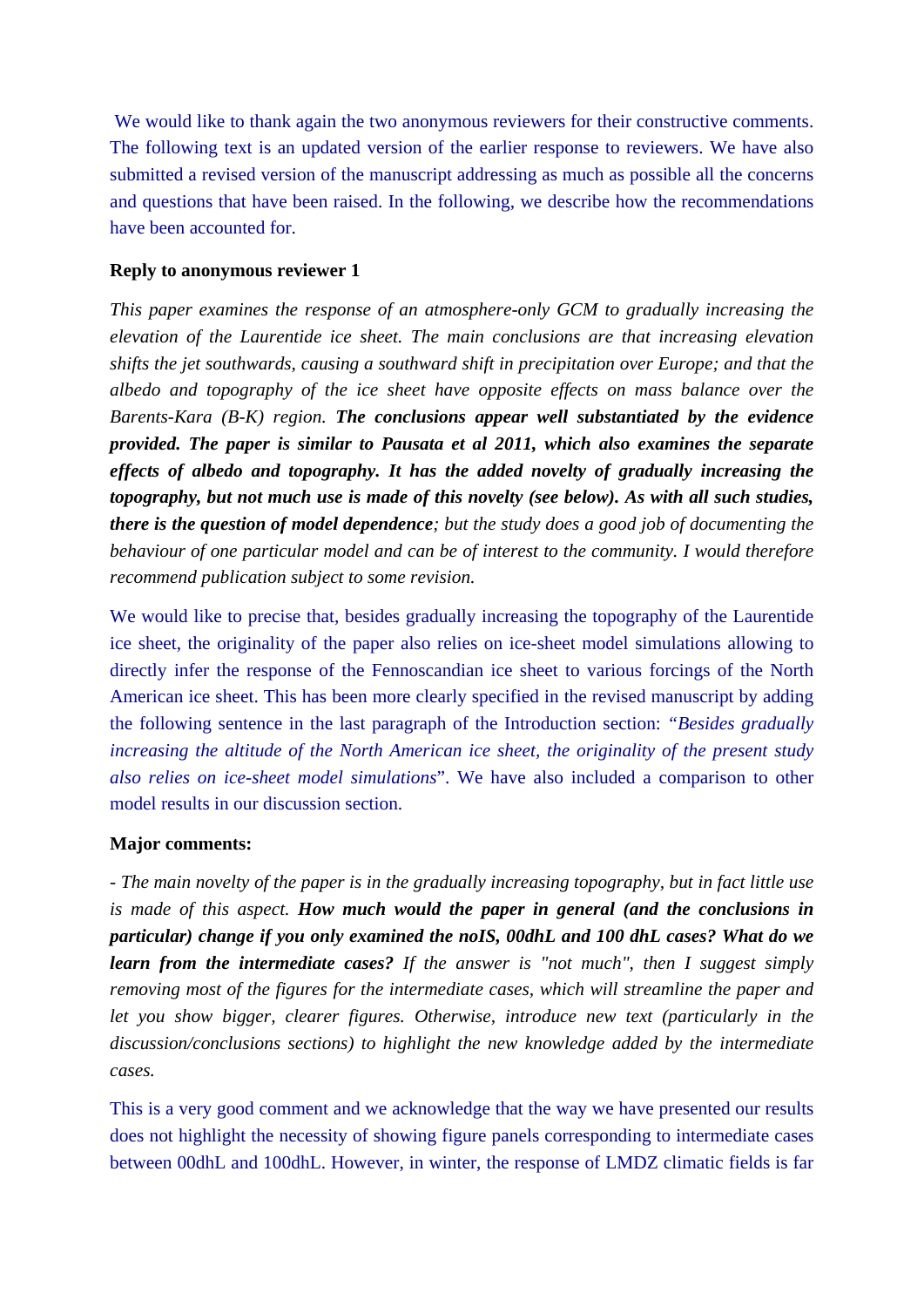from being linear. This is clearly visible for the temperature (Fig. 3) the meridional winds (Fig. 5) and the North Atlantic jet stream displacement (Fig. 9 and new Fig. 11), or the snow accumulation over the Eurasian ice sheet area (Fig. 12). In the revised manuscript, comments have been added (see sections 3.1.1, 3.1.2 and 3.2.3) to better highlight the non-linear behavior of these variables with the increasing altitude of the Laurentide ice sheet.

*- An important conclusion is that ablation rates increase so much over the B-K in the high-LIS cases that they prevent the formation of the FIS. The relevance of this conclusion to the real system is difficult to evaluate, though: the LIS and FIS in fact co-evolved, so the problem of FIS inception in the presence of a full LIS is obviously artificial. It's OK as a first step, but the interest of the paper would increase considerably if a new GCM simulation were performed in which the FIS has the elevation computed by the ice-sheet model in the 00dhL run while the LIS has its full elevation. The GCM outputs could then be fed back into the ice-sheet model to test for self consistency; it's possible that the FIS will be maintained in that case.*

This is a very important comment. To answer the reviewer's comment, we carried out two additional LMDZ simulations with new boundary conditions. In both simulations, the FIS has the elevation and extent computed in the 00dhL GRISLI run, and the Laurentide ice sheet is either flat (00dhLFIS) or has its full LGM altitude (100dhLFIS). As suspected by reviewer 1, the FIS is maintained in the 100dhL experiment. However, we show that the surface mass balance of the Eurasian ice sheet simulated in the 100dhLFIS GRISLI run is lower than the 00dhLFIS one with a tendency to retreat westward and northward.

The results have been described in a section 4.2 divided in two subsections "Response of the atmosphere" (section 4.2.1) and "Consequences on the simulated Eurasian ice sheets" (section 4.2.2). In section 4.2.1 we first discuss the differences in the simulated climate between two series of experiments (xxdhL and xxdhLFIS) and then we examine impact of the LIS elevation for runs 00dhLFIS and 100dhLFIS. In section 4.2.2, we present the impact of the new ice-sheet boundary conditions on the simulated surface mass balance and the resulting difference in FIS surface elevation difference. As a consequence, additional figures have been also provided (Figs 14 to 19).

#### **Minor comments:**

*Sec 3.2: Temperature changes over the B-K are explained exclusively through changes in advection. While this is reasonably convincing in the summer case, when there is a clear north-south temperature gradient across the B-K, but less so in winter, when there seems to be no gradient at all. I can't tell if this is just because the temperature goes off the scale across the whole B-K region in Fig 3 top right – if so, then adjust the scale so that the temperature gradient can be appreciated. If there really is no gradient, then you need an alternative explanation for the winter cooling – try looking at cloud radiative forcing.*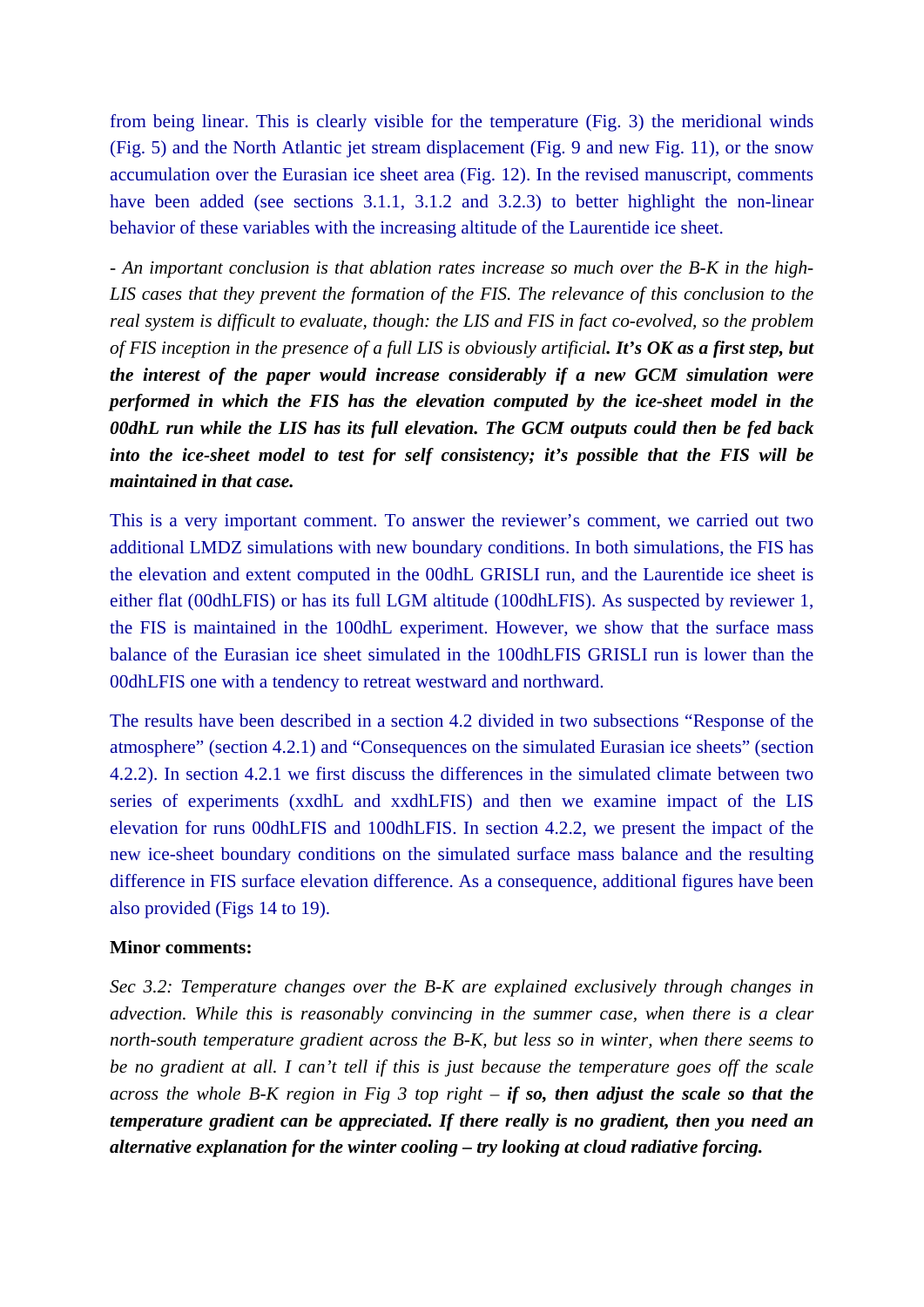The problem came from the saturated colour scale. This has been corrected in the revised manuscript and now the Figure 3 top right panel clearly exhibits the meridional temperature gradient.

*Sec 3.3: Does "precipitation" here refer only to liquid precipitation, or to the total liquid+frozen precipitation?* 

It refers to total precipitation. This has been clarified whenever it was necessary for a better understanding.

*Sec 5, l20: Seems to me that Lofverstrom et al (2014) attribute warm temperatures over Siberia to the Fennoscandian ice sheet (see their Fig 8), not the Laurentide as claimed here.*

In our first response to the reviewers, we claimed that the reviewer was right. However, it was confusing. Actually, in Löfverström et al. (2014), the strong warming induced by the Fennoscandian ice sheet is located over Asia (see their Fig 8b). In western Siberia, warm temperatures are attributed to the Laurentide ice sheet (see their Fig. 8a)

# **Reply to anonymous reviewer 2**

*General comments: Based on an atmosphere GCM, this manuscript by Beghin and colleagues investigates the role played by the atmospheric changes associated with different Laurentide ice sheet (LIS) configurations on Eurasian climate, especially on Northwestern Europe. Via gradually increasing the LIS heights (similar approach as Zhang et al. 2014 Nature), authors propose that the atmospheric responses over Europe are characterized by seasonal and spatial heterogeneity. The results are interesting but might not be robust enough. In addition, the experimental design possesses weak relationship with real climate. Thus, I would rather recommend a major revision on this stage.*

# **Major comments:**

*1. Lack of results/comprehensive discussion about potential effects of ocean circulation response on their conclusions. The core results of this study are based on AGCM simulations, in which the sea surface properties (e.g. SST) are fixed to the LGM outputs. This approach is able to well evaluate the initial responses of atmosphere circulation to the changed boundary conditions (here is LIS), but cannot provide in-depth information on the real climate (incl. atmosphere-ocean interaction). In the model setup of this study, prescribed LIS changes encompass two extreme cases (e.g. the white and flat LIS and the LGM LIS) and the cases in between. This large spread of LIS heights will significantly affect ocean circulation, for instance, the Atlantic Meridional Overturning Circulation (AMOC) (e.g. Ullman et al 2013 CP, Zhang et al 2014 Nature), potentially leading to different patterns of the temperature and precipitation over Europe in comparison to the fixed ocean boundary. I would recommend to additionally performing another suit of sensitivity experiment in which a different ocean boundary is used to force the atmosphere. For instance, the ocean boundaries from the fully coupled 00dhL and noIS simulations. If performing additional*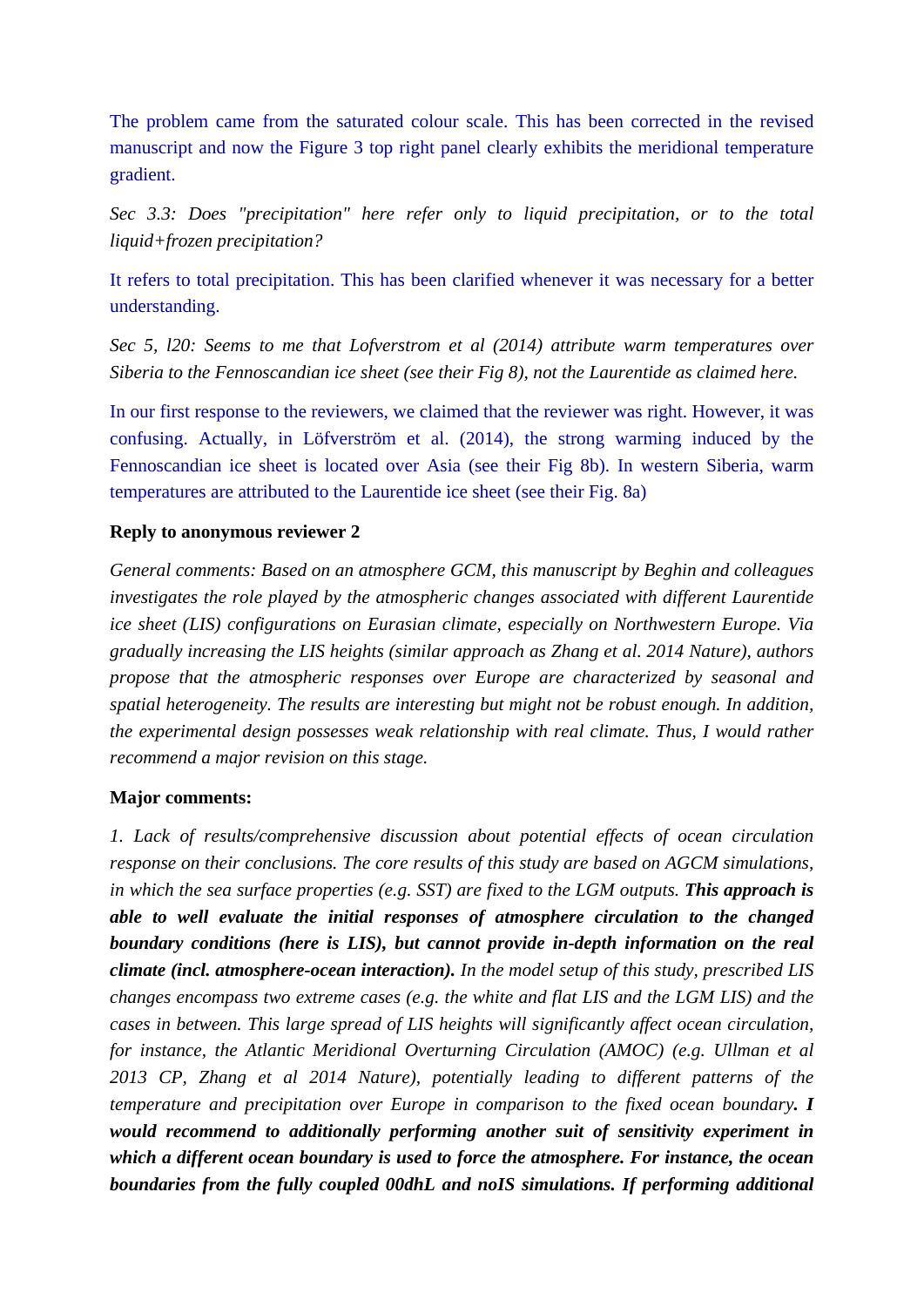# *simulations were not possible, however, the authors would have to carefully discuss this issue in the revised version (which is not at all considered in this version).*

The reviewer is right. Our experimental setup does not allow us to provide an "in-depth information" on the real climate since the feedbacks of the ocean are not accounted for. Moreover, other approximations have been made since the Fennoscandian and Laurentide ice sheets co-evolved throughout the last glacial cycle (see remark below and comment of reviewer 1). This latter point has been addressed in the revised manuscript through additional atmospheric-ice-sheet simulations in which the FIS simulated in the 00dhL run is taken into account. However, as outlined by the reviewer, our aim was to investigate the atmospheric response to changes in ice-sheet boundary conditions. Our approach must be therefore considered as a first-step before including the analysis of more complex processes including feedbacks between the different components of the Earth system. In the revised manuscript we have paid a particular attention to present more clearly our objectives (see last paragraph in the Introduction section). Running coupled atmosphere-ocean circulations takes much more time than doing atmosphere-only simulations. It turned out to be impossible for many technical reasons to do such simulations in a reasonable time span. However, we have provided an extensive discussion on how accounting for the ocean may change the atmospheric response (see section new section 5.2).

*2. The authors show plenty of anomaly fields from different LIS simulations to support their arguments. But without any significance test, it is hard to evaluate whether the contrasts associated with different LIS configurations are robust as well as the proposed mechanisms. Thus I would suggest here to include the corresponding t-test at least amongst simulations of noIS, 00dhL, 50dhL and 100dhL. In addition, it would be better to provide the ice sheet mask in all corresponding figures.*

We would like to stress on the fact that we have already included statistical test in Figure 10 where a boostrapping method has been applied to evaluate the variability of the latitudinal displacement of the North Atlantic jet stream and of the anomaly (xxdhL – nosIS) of winter precipitation. These tests strengthen our conclusions about the relationship between these variables. Following, the reviewer's recommendations we have also added two-sided studentt-tests with a p-value = 0.05 for key diagnostics (see Figures 3, 6 and 7). Including t-tests in these figures only slightly changes the different climatic patterns but did not change the main conclusions.

*3. In the part associated with AGCM outputs, the authors carefully demonstrate the mechanisms accounting for different temperature and precipitation responses over different regions of Europe. From my point of view, there is no flaw on the logic but on the way to clearly present the results. As two main factors accounting for the ice sheet mass balance, I would recommend two sections associated with temperature and precipitation in this part, and putting the corresponding mechanisms as the subsections.*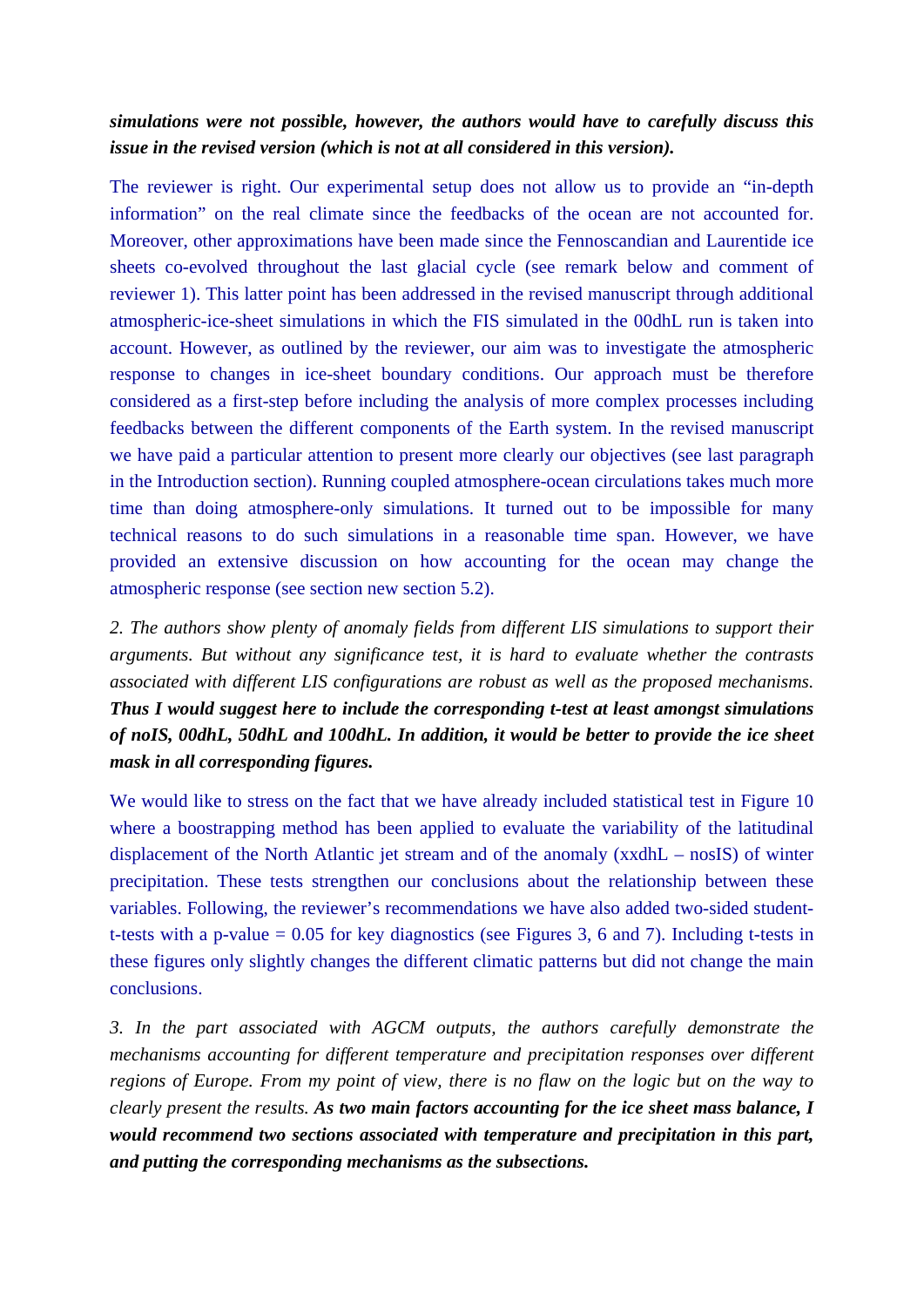#### This has been done in the revised manuscript

*4. The ice sheet modeling part is the most novel part in the whole manuscript. In the present version, the authors only discussed the responses of Fennoscandian ice sheet to the atmosphere circulation changes associated with different LIS configurations. How are the responses of LIS per se? For instance, how would the LIS respond to the corresponding atmosphere forcing?* 

The main objective of the paper was to investigate how the evolution of the LIS topography impacts the surface mass balance of the FIS through induced changes in atmospheric circulation. This is why we did not discuss the response of the LIS in our first series of experiments (i.e. xxdhL experiments). However, below we present the simulated LIS geometry after 100 000 GRISLI model years. It appears that a full LGM ice sheet favours a largest ice sheet with a higher elevated dome and a southward expansion of the southern margin. An interesting point is that Alaska is entirely ice covered with a flat LIS, whereas with the full LGM LIS, it is only glaciated in the southern coastal part, which is in a better agreement with the geological reconstructions.



Figure 1: Simulated geometry of the North American ice sheet after 100 000 GRISLI model years in case of a flat LIS (left panel) or a full-LGM LIS (right panel) taken as boundary conditions for the LMDZ climatic simulations.

# *Given the co-evolution of both LIS and FIS during glacials, it would also be interesting to evaluate the feedbacks of FIS on LIS mass balance via the atmosphere circulation.*

Raising the problem of the co-evolution of the both LIS and FIS is a very good point. In the revised version of the manuscript we present new simulations in which the FIS has the elevation computed by GRISLI in the 00dhL run and the LIS is either flat or has the full-LMG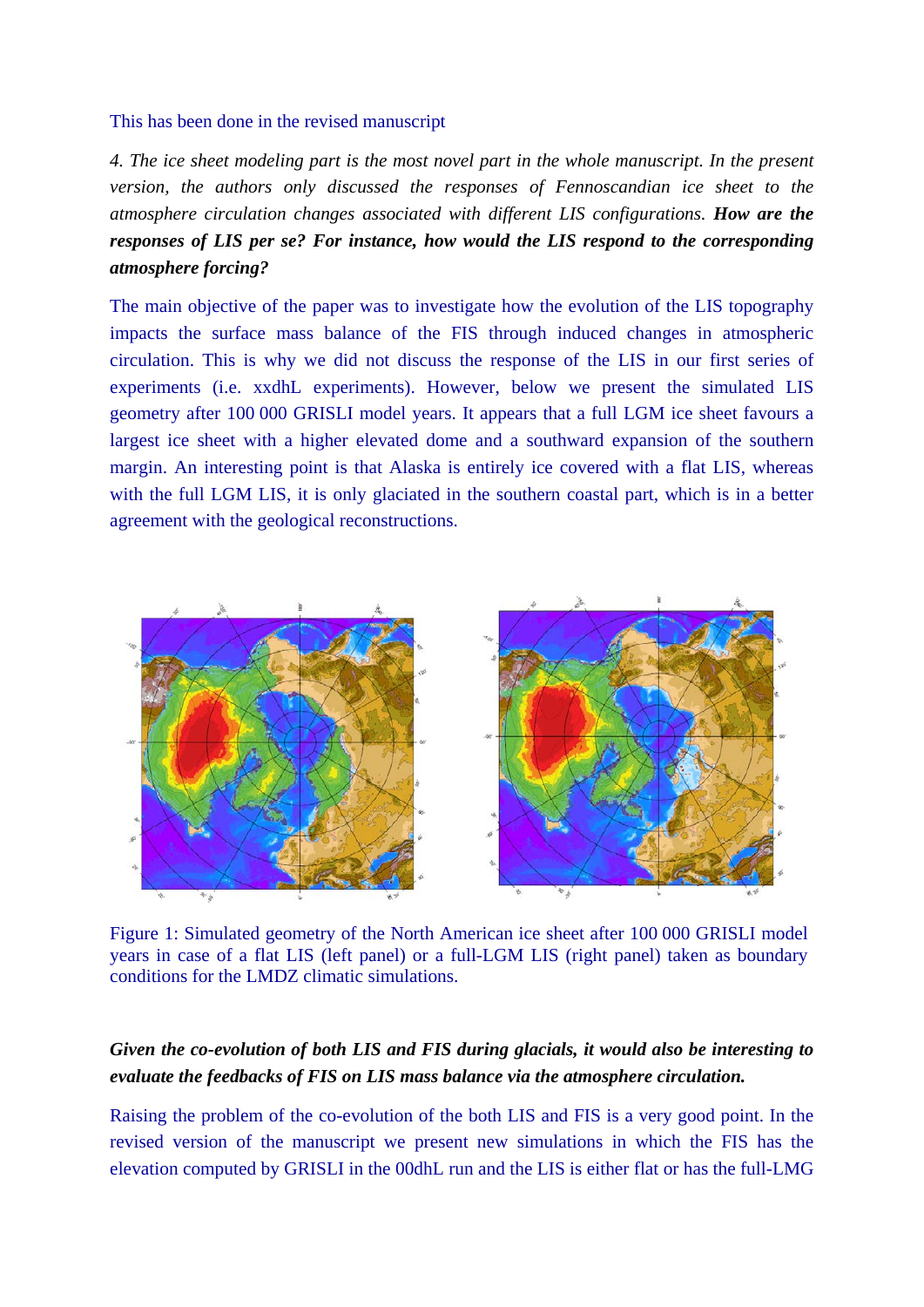altitude. This second series of simulations has been carried out to test the self-consistency of our previous results owing to the fact that both North American and Eurasian ice sheets actually co-evolved throughout the last glacial cycle. These results are presented in section 4.2. However, our experimental setup does not allow the feedbacks of FIS on LIS to be investigated. This would require another set of experiments with varying heights of the Fennoscandian ice sheet to be conducted. This will be achieved in the near future and will be the scope of another paper.

### **Minor comments:**

*P29 Line 19-22: In Ullman et al 2013, it is shown that the tsurf and p-e do not change significantly over Fennoscandian ice sheets under two extreme 21ka ice sheet configurations. Can you give a potential interpretation on this point, possibly based on your results?* 

The experimental setup of Ullman et al. (2014) (referred to as ULL14) is fully different from our approach. Their objective was to compare the impact on the global climate of two different LGM reconstructions of the Laurentide ice sheet (LIS), namely ICE-5G (Peltier, 2004) and the second one from Licciardi et al. (1998), referred to as LICCI98 in the following. The topography of the other ice sheets was that provided by ICE-5G. The most striking differences between both LIS reconstructions reside in the LIS maximum altitude (4520 m in ICE-5G vs 3560 in LICCI98) and on its shape. In fact, the centre of mass is located over the Keewatin dome in ICE-5G and the ice sheet has a single dome. The LICCI98 reconstruction is characterized by three domes and a centre of mass located eastward compared to ICE-5G. The differences between both LIS reconstructions result in a 6 to 9°C cooling in northeastern Asia, Beringia and the North Pacific, but almost no change in surface temperature is observed over the Fennoscandian region, except over the easternmost margin. In the same way, the main changes observed in the P-E climatic fields are far from the icesheet area and located in Pacific and southeastern North America. However, the LIS differences induce changes in the patterns of the 500 hPa geopotential height. In the present study, we do not test LIS ice-sheet elevations as high as the ICE-5G one. The highest altitude (i.e used in the 100dhL experiment) is ~3600 m, fully similar to LICCI98, but with a centre of mass rather located over the Keewatin dome, similarly to ICE-5G. A possible explanation at the origin of the differences between ULL14 and the present study may come from the fact that, beyond a certain threshold on the ice-sheet altitude, the simulated climate no longer changes. Moreover, in our earlier response to the reviewer, we also suspected the absence of the Fennoscandian ice sheet to be a likely candidate in explaining the differences between ULL14's findings and ours. Thanks to our second series of experiments (00dhLFIS) and (100dhLFIS) we have been able to test the impact of the presence of the Fennoscandian ice sheet on the large scale atmospheric circulation. It turns out that at the global scale the changes are very weak and cannot explain the differences between both studies. However, the elevation of the FIS considered here is lower than that the ULL14 one. Finally, we cannot exclude a possible influence of the ocean in the ULL14 results. The ULL14 simulations have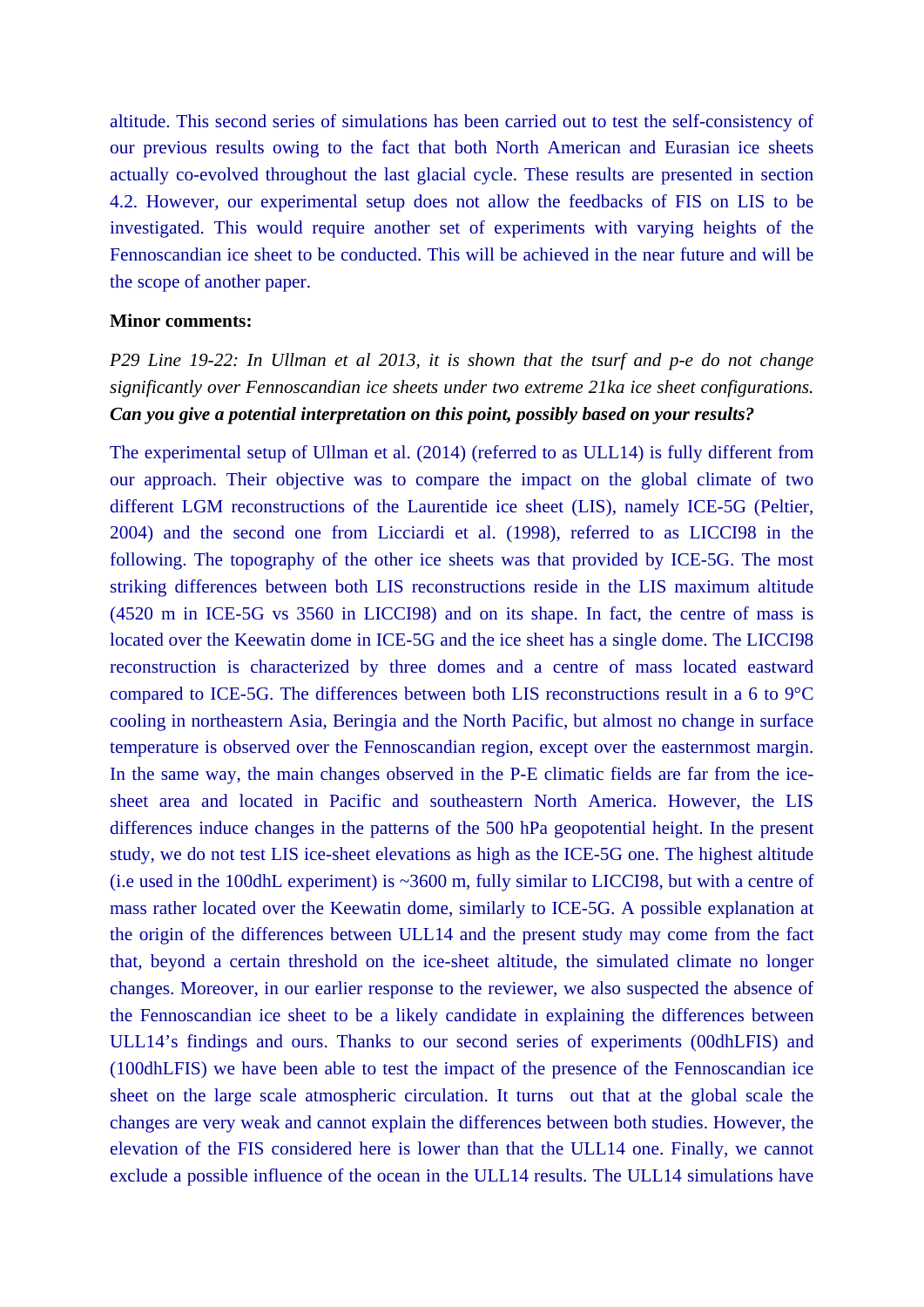been conducted with GISS-E2-R Model which is a fully coupled atmosphere-ocean model. Since our aim was to only investigate the atmospheric response to increasing LIS topographies, both SST and sea-ice coverage were prescribed from the IPSL PMIP3 LGM run outputs.

As outlined in the discussion section, the response of the atmospheric circulation to changes in ice-sheet elevation is highly model-dependent. In the absence of any more in-depth analysis of inter-model differences, we can only hypothesize the origin of the differences between ULL14 and our own results.

We have added a discussion of different model results (Ullman et al. 2014, Löfverström et al. 2014, Zhang et al. 2014, Roberts et al. 2014) to highlight the diversity of these results and the need for further studies to understand this diversity.

*P33 Line 21-22: Please show the 2-d absolute fields of the LGM forcing, as well as 2-d variance fields of the interannual variability.*

In the revised manuscript we have provided an additional figure showing the SST and the seaice edge. This figure is discussed in section 2.3. However, since we do not deal with the interannual variability in the paper, the 2D figure of the variance (see below) has not been implemented in the revised version of the paper.



Annual SSTs - standard dev.

Figure 2: Standard deviation of the mean annual sea surface temperatures computed in LGM PMIP3 runs (Kageyama et al. 2013) for 50 consecutive years.